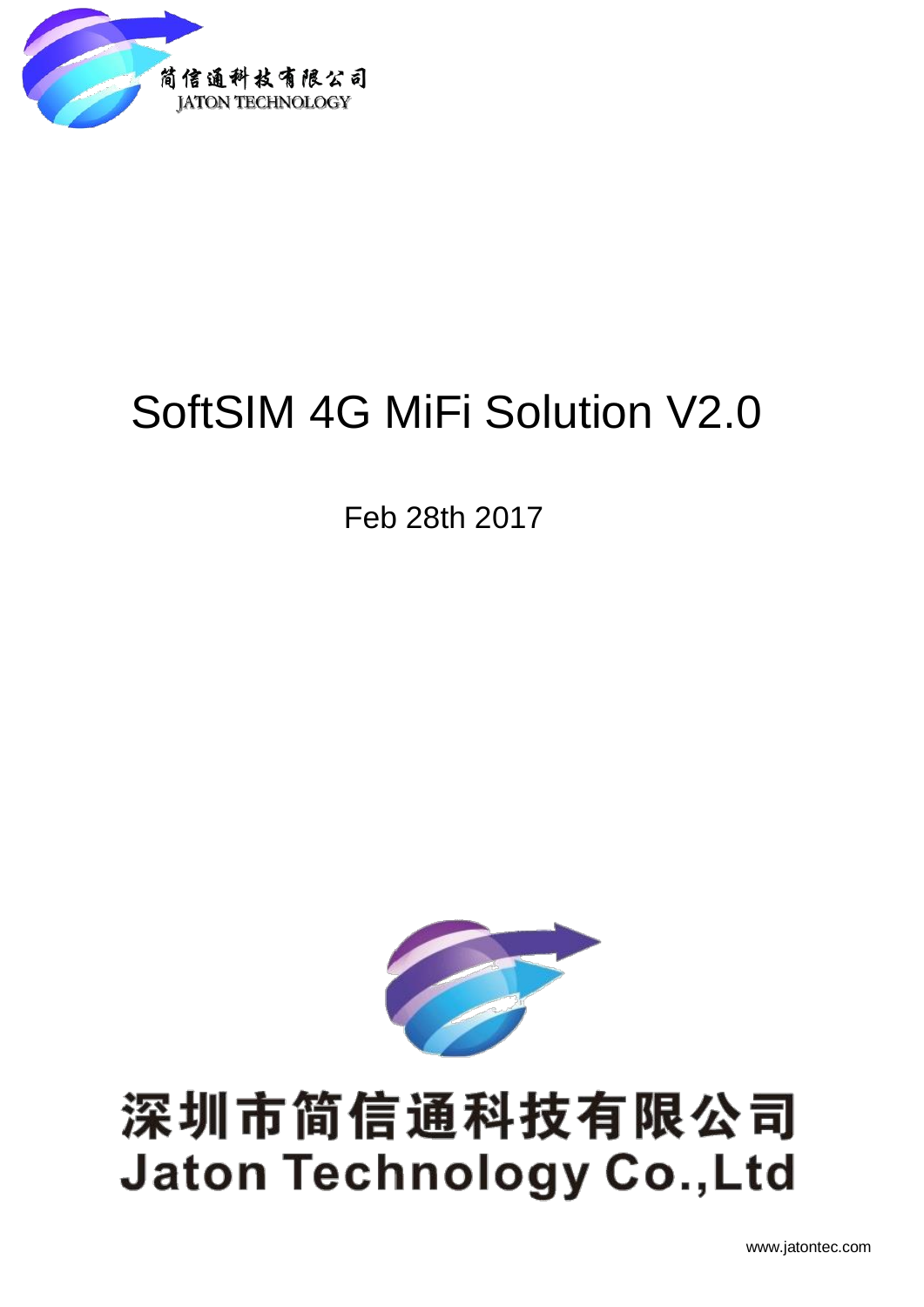

## **What is a MiFi device?**

A small device which provides WiFi network access globally via LTE/WCDMA mobile network.

## **Chipset**

The device is based on Qualcomm MDM9225 chipset

**ID**



Diagram 1-device industrial design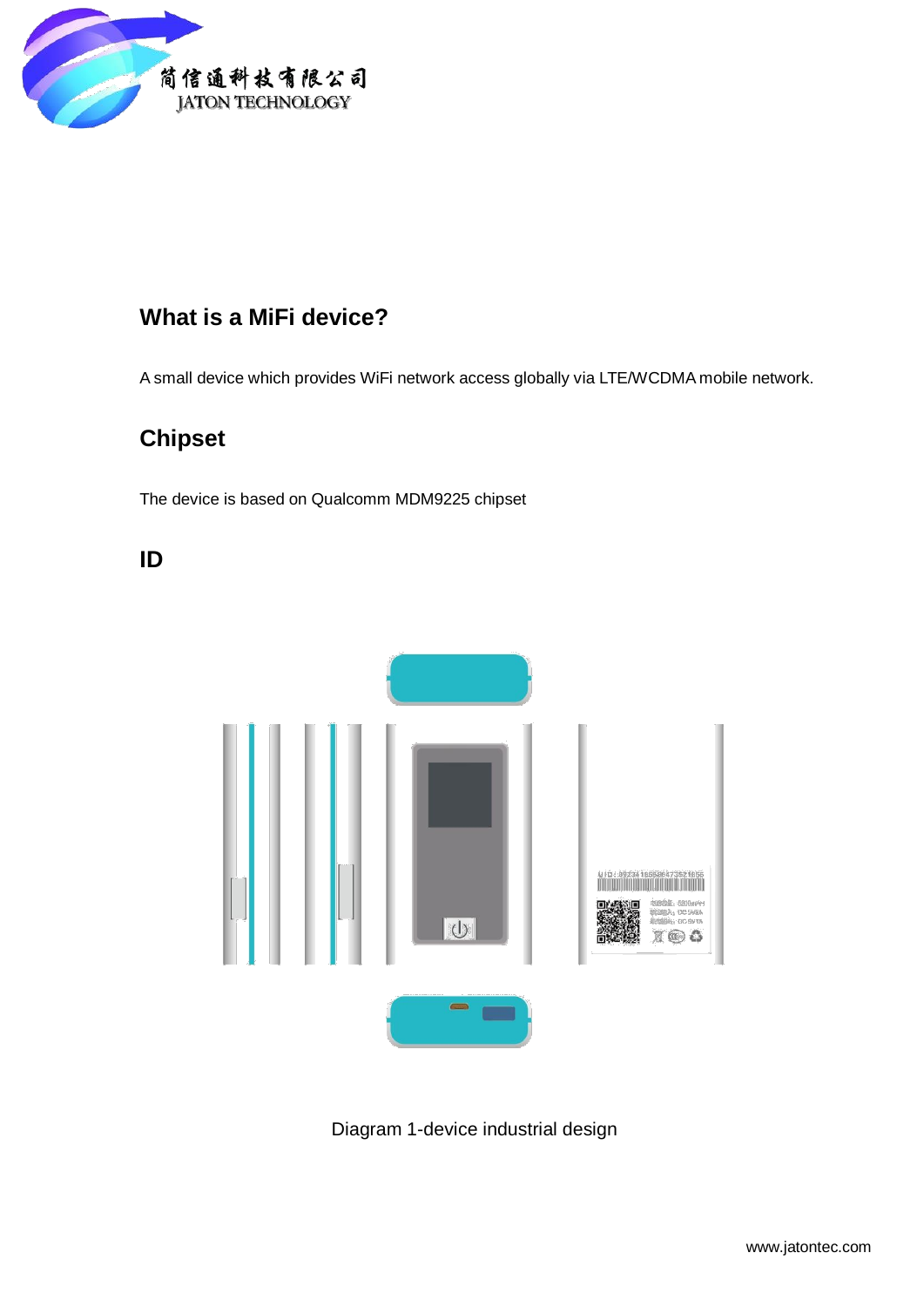

### **Hardware**

#### Table 1- hardware Component

| Qualcomm MDM9225<br>NAND+LPDDR2-S4B,4Gb+2Gb<br><b>WTR1625L</b><br>PM8019<br>RTL8912ES(300mbps) |
|------------------------------------------------------------------------------------------------|
|                                                                                                |
|                                                                                                |
|                                                                                                |
|                                                                                                |
|                                                                                                |
| B1/2/3/5/7/8/17/20/28                                                                          |
| B38/40/41                                                                                      |
| B34/39                                                                                         |
| B1/2/5/8                                                                                       |
| <b>Quad Band</b>                                                                               |
| Not support                                                                                    |
| 3GPP/3GPP2 Release9, Category 3, up to 68M                                                     |
| 3GPP/3GPP2 Release9, Category 3, up to 100M<br>DL and 50Mbps UL                                |
| 3GPP/3GPP2 Release8, Category 24, up to 42M<br>DL and 5.76Mbps UL                              |
| 3GPP/3GPP2 Release7, Category 10, up to 14.4M                                                  |
| DL and 5.76Mbps UL                                                                             |
| 3GPP/3GPP2 Release6, Category 7/8, up to 7.2M                                                  |
| 3GPP Release4, up to 384Kbps DL and UL                                                         |
| 3GPP Multislot class 12, up to 237Kbps                                                         |
| 3GPP Multislot class 10, up to 85.6Kbps                                                        |
| 802.11 b/g/n; 2.4G, 150Mbps                                                                    |
| 5200mAh                                                                                        |
|                                                                                                |
|                                                                                                |
|                                                                                                |
|                                                                                                |
| 1*Soft-SIM/V-SIM(Embedded)                                                                     |
| 1*Standard USIM slot(Built-in)                                                                 |
|                                                                                                |
|                                                                                                |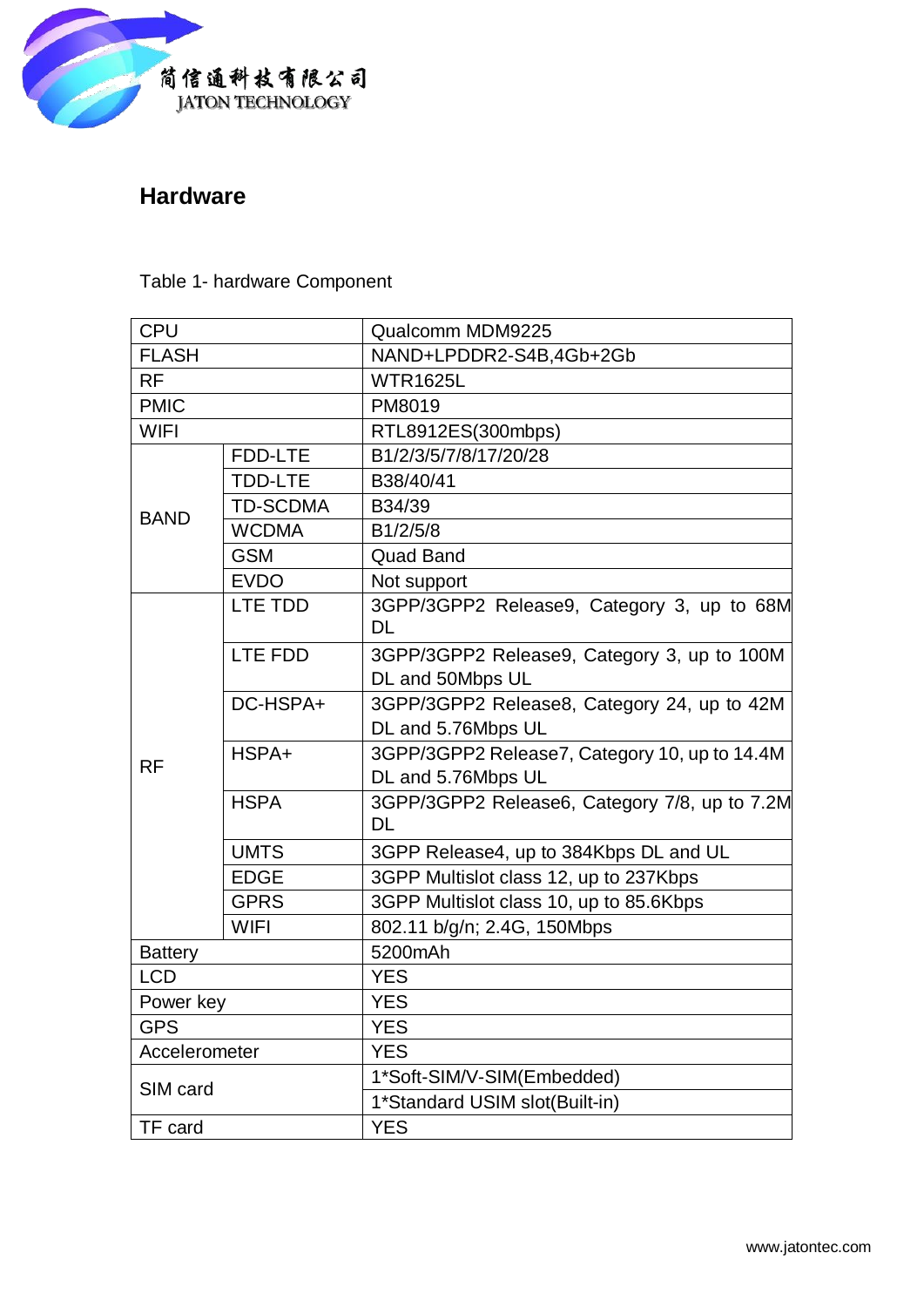

| <b>RJ45</b> | <b>NO</b>                                    |
|-------------|----------------------------------------------|
|             | 1*Micro USB(max input: 5V-2A)                |
| <b>USB</b>  | 1*USB output prot(max output:5V-500mA, Power |
|             | Bank)                                        |
| Temperature | Work: -10~45°C                               |
|             | Delivery: $-20-75^{\circ}$ C                 |

#### **Software**

 $\overline{\mathsf{I}}$ 





Table 2 – Software Component Implementation

| Component<br>.<br>∘onent<br>.<br>.<br>ντιοι<br>11 H<br>- - |  |
|------------------------------------------------------------|--|
|------------------------------------------------------------|--|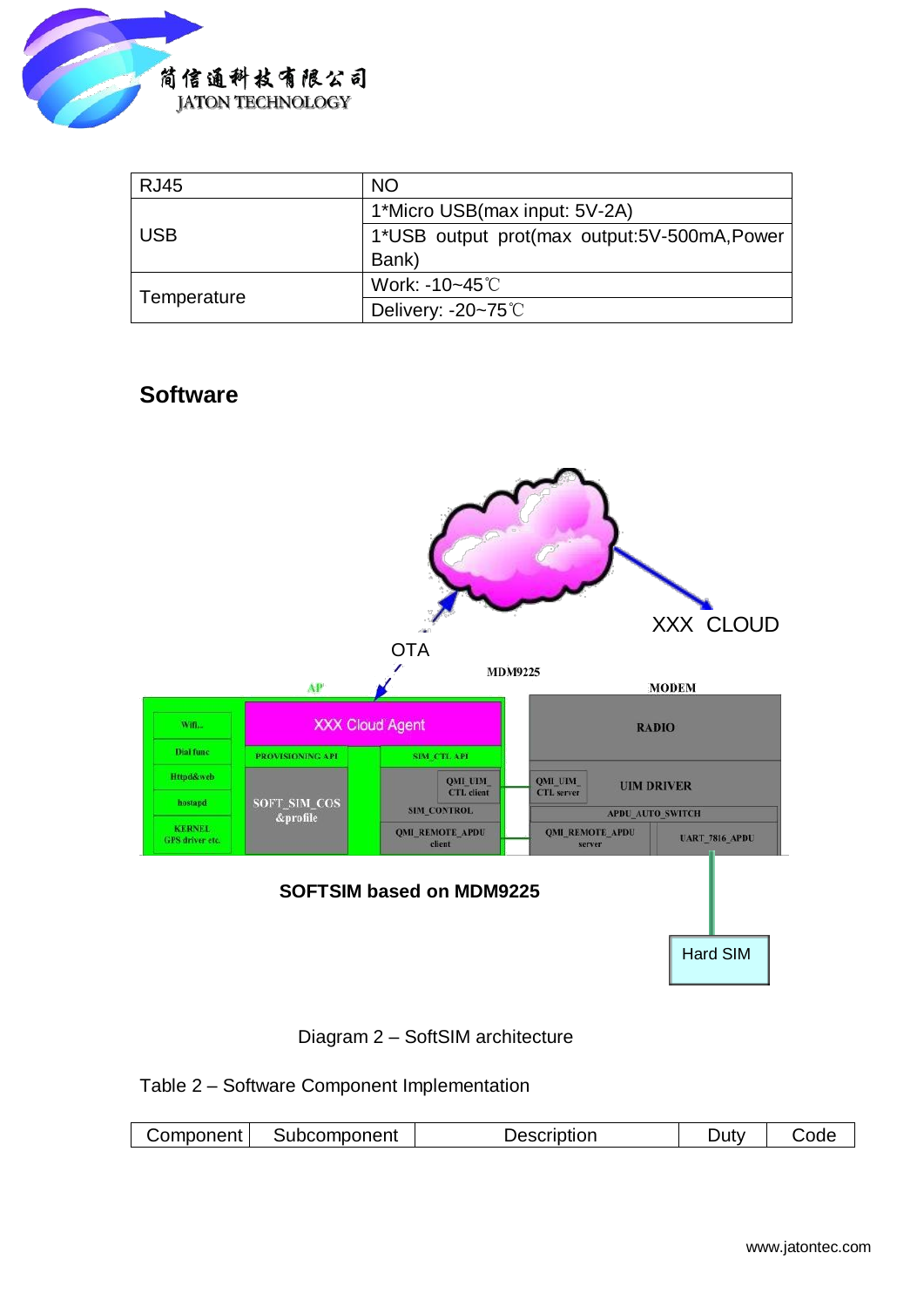

|       | Radio<br>&<br>uim<br>driver etc.  | <b>Basic functions</b>                                                                                                                                                                                               | Jaton    | <b>Binary</b>  |
|-------|-----------------------------------|----------------------------------------------------------------------------------------------------------------------------------------------------------------------------------------------------------------------|----------|----------------|
| Modem | QMI_UIM_CTL<br>server             | Receive card process cmd:<br>power on/off/reset etc.                                                                                                                                                                 | Jaton    | <b>Binary</b>  |
|       | APDU_AUTO_<br><b>SWITCH</b>       | Detect if hard SIM exist;<br>switch<br>apdu<br>between<br>hardsim and softsim                                                                                                                                        | Jaton    | <b>Binary</b>  |
|       | QMI_REMOTE_<br><b>APDU</b> server | Create<br>Qmi<br>for<br>server<br>pack/unpack APDU<br>for<br>softsim & mdm                                                                                                                                           | Jaton    | <b>Binary</b>  |
| AP    | SIM_CONTROL                       | Include<br>QMI_UIM_CTL<br>client&QMI_REMOTE_AP DU<br>client Control API is provided                                                                                                                                  | Jaton    | <b>Binary</b>  |
|       |                                   | SIM card software running<br>AP.<br>a<br>process<br>on<br>as<br><b>SIM</b><br>Performs<br>card<br>SOFT_SIM_COS functions(READ<br>FILE.<br><b>GSM</b><br><b>AUTHENTICATE</b><br>etc). Provisioning API is<br>provided | Jaton    | <b>Binary</b>  |
|       | <b>XXX cloud Agent</b>            | Communicate<br>with<br><b>XXX</b><br>cloud, control VIM function                                                                                                                                                     | Customer |                |
|       | Linux kernel                      | With<br>all<br>driver(gps/accelerometer<br>etc.) included                                                                                                                                                            | Jaton    | sourcec<br>ode |
|       | <b>Httpd</b>                      | User<br>interface<br>for<br>the<br>device. Allows to set WiFi<br>parameters, configure<br>- IP<br>addresses etc.                                                                                                     | Jaton    | sourcec<br>ode |
|       | Dial func                         | Set APN and establish PDP                                                                                                                                                                                            | Jaton    | source<br>ode  |
|       | Other functions                   | Basic functions, see Table3                                                                                                                                                                                          | Jaton    | source<br>ode  |

Table 3- basic software functions

| WiFi Security | WPA-PSK, WPA2-PSK, WPA/WPA2 mixmode |
|---------------|-------------------------------------|
| WiFi Repeater | <b>YES</b>                          |
| - OS          | WIN7-10, WIN XP, VISTA, MAC OS      |